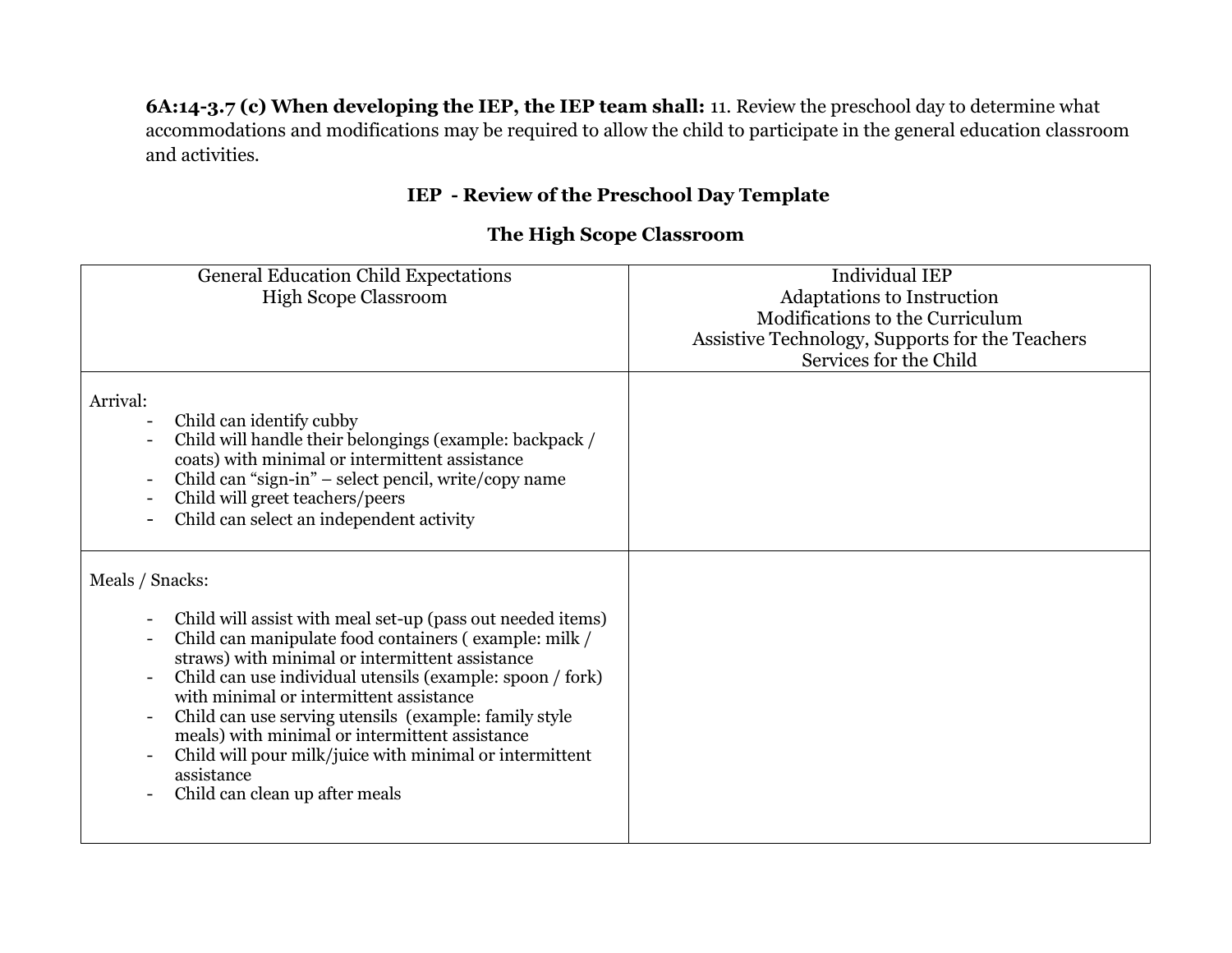| Greeting Time (Morning Message)<br>Child will identify ("read") symbols on message board<br>Child will respond when name is called (for attendance)<br>Child will identify who is missing from group/class                                                                                                                                                                                                                                                                                                                                                                                                                                             |  |
|--------------------------------------------------------------------------------------------------------------------------------------------------------------------------------------------------------------------------------------------------------------------------------------------------------------------------------------------------------------------------------------------------------------------------------------------------------------------------------------------------------------------------------------------------------------------------------------------------------------------------------------------------------|--|
| Large Group time                                                                                                                                                                                                                                                                                                                                                                                                                                                                                                                                                                                                                                       |  |
| Child can find place in large group meeting time (example:<br>find place to sit on carpet)<br>Child can participate in singing songs, finger plays and<br>sharing news<br>Child participates in cooperative and collaborative work<br>Child moves legs/feet in rhythm to beat<br>Child claps/taps hands in rhythm to beat<br>Child will stay engaged for duration of activity with<br>minimal or intermittent assistance                                                                                                                                                                                                                               |  |
| <b>Small Group Time</b>                                                                                                                                                                                                                                                                                                                                                                                                                                                                                                                                                                                                                                |  |
| Child uses small muscles with minimal or intermittent<br>assistance to participate in activities<br>Child shares materials and supplies<br>Child works cooperatively on a joint project with minimal<br>or intermittent assistance<br>Child includes details in work from memories of<br>experiences<br>Child focuses attention on project to produce a finished<br>work<br>Child includes numerals and quantity in work<br>Child includes literacy in work<br>Child shows perceptual awareness of color, space, form<br>Child observes similarities and differences, forming<br>theories, and testing them<br>Child uses materials to symbolize ideas |  |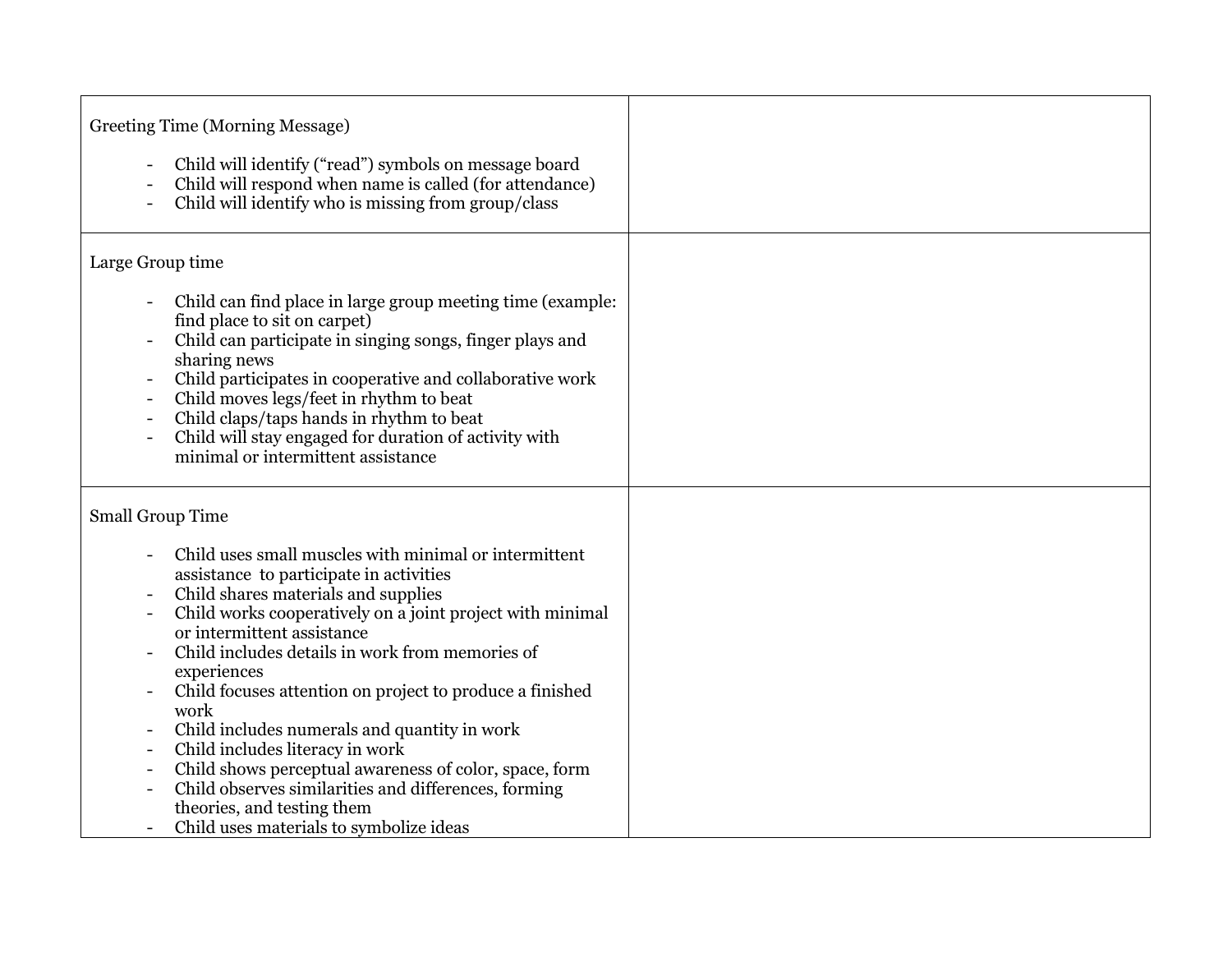| <b>Planning Time</b><br>Child can communicate to the teacher his/her plan for play<br>Child can indicate choice<br>Child can wait turn to plan with minimal or intermittent<br>assistance<br>Child plans for varied activities / areas over time                                                                                                                                                                                                                                                                                                                                                                                                                                                                                                                                                                                                                                                                                                                                                                                                                                                                                    |  |
|-------------------------------------------------------------------------------------------------------------------------------------------------------------------------------------------------------------------------------------------------------------------------------------------------------------------------------------------------------------------------------------------------------------------------------------------------------------------------------------------------------------------------------------------------------------------------------------------------------------------------------------------------------------------------------------------------------------------------------------------------------------------------------------------------------------------------------------------------------------------------------------------------------------------------------------------------------------------------------------------------------------------------------------------------------------------------------------------------------------------------------------|--|
| Work time (substantial portion of the day)                                                                                                                                                                                                                                                                                                                                                                                                                                                                                                                                                                                                                                                                                                                                                                                                                                                                                                                                                                                                                                                                                          |  |
| Child will follow through with play plan with minimal or<br>intermittent assistance<br>Child will select materials with minimal or intermittent<br>assistance<br>Child works independently with minimal adult direction<br>(without continual presence of adult supports)<br>Child makes preparations to work (Ex: Puts on a smock)<br>Child cleans up spills, messes with minimal or intermittent<br>assistance<br>Child writes name on work with minimal or intermittent<br>assistance<br>Child places finished product in proper place<br>Child washes and dries hands if necessary<br>Child replaces materials to storage place<br>Child can remain in interest area to complete an activity<br>with minimal or intermittent assistance<br>Child uses a variety of materials and tools in play<br>Child draws from experiences to create representations (in<br>pretend play; drawing, etc)<br>Child incorporates creativity into other areas of play,<br>constructing with blocks, drawing and constructing in<br>dramatic play, forming designs in sand and other media<br>Child demonstrates creativity in sensory awareness |  |
| (seeing, hearing, touching, smelling, tasting)<br>Child plays associatively or cooperatively with peers                                                                                                                                                                                                                                                                                                                                                                                                                                                                                                                                                                                                                                                                                                                                                                                                                                                                                                                                                                                                                             |  |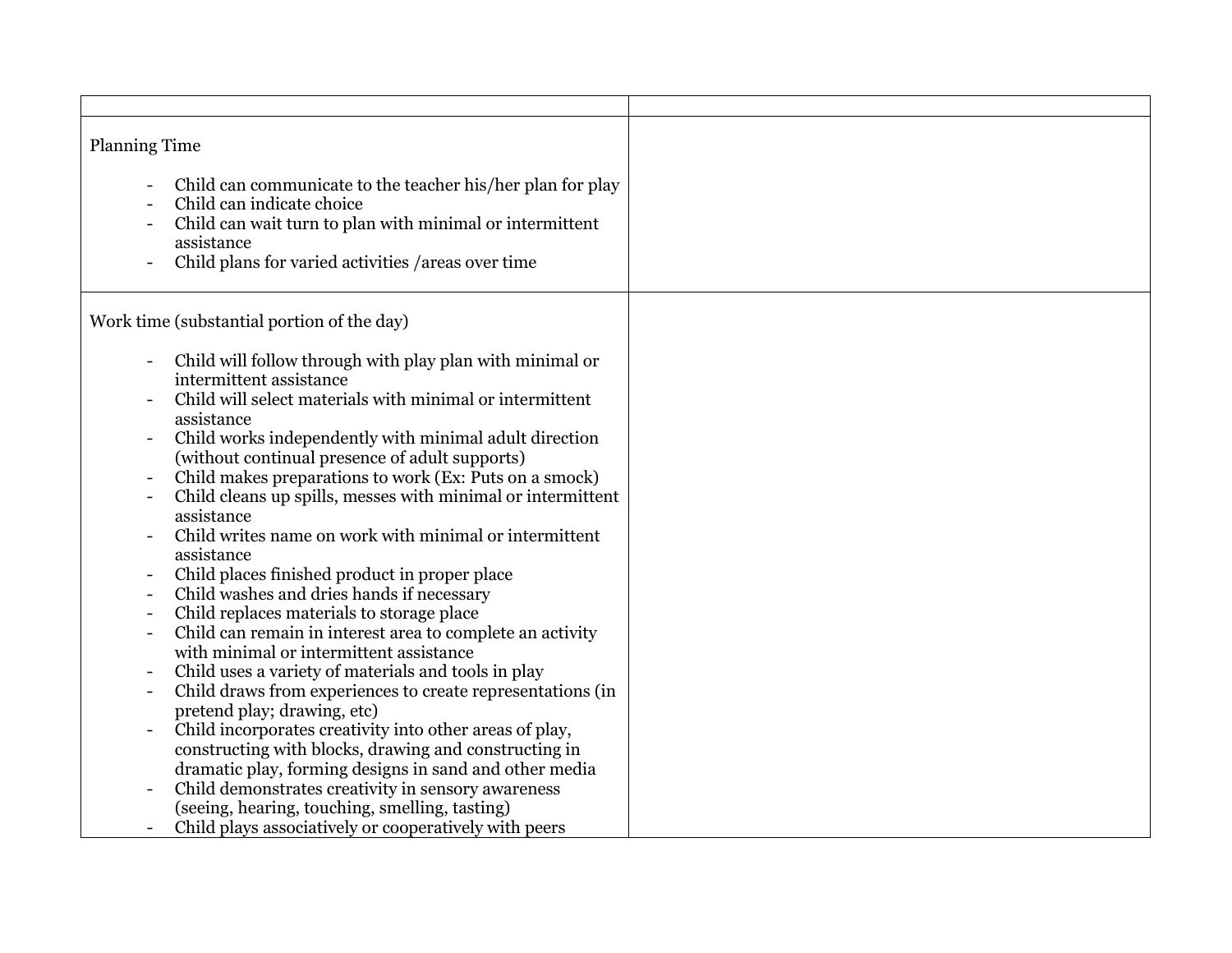| Child will follow clean up routine                                                                                                                                                                                                                                                                                                                                                                                                                                                                                                                                                                                                                                                                                                                                                                                        |  |
|---------------------------------------------------------------------------------------------------------------------------------------------------------------------------------------------------------------------------------------------------------------------------------------------------------------------------------------------------------------------------------------------------------------------------------------------------------------------------------------------------------------------------------------------------------------------------------------------------------------------------------------------------------------------------------------------------------------------------------------------------------------------------------------------------------------------------|--|
| Group Story Time (literacy)<br>Child can listen as part of a group (tuning out distractions)<br>$\blacksquare$<br>Child comments/asks questions<br>Child demonstrates front/back concept; looks at pages left<br>to right<br>Child can use a variety of materials (felt pieces, props,<br>books) to retell the story with minimal or intermittent<br>assistance<br>Child identifies characters/objects in a story<br>Child will predict what will happen next<br>Child recognizes own name<br>Child can tell the story from pictures after hearing the<br>story with minimal or intermittent assistance<br>Child brings books to adult to read (self initiated)<br>Child "writes" signs to label constructions<br>Child recognizes letters in own name in other words<br>Child will dictate on request/initiate dictation |  |
| Outdoor<br>Child can use outdoor equipment and materials as<br>intended (example: climb, pedal, steer) with minimal or<br>intermittent assistance<br>Child runs with control over speed and direction(with<br>balance and ease)<br>Child climbs up and down climbing equipment with ease<br>Catches a large ball with both hands (against chest)<br>Child can kick a ball and maintain balance<br>Child engages in active play with others                                                                                                                                                                                                                                                                                                                                                                                |  |
| Self Help Skills (throughout day)                                                                                                                                                                                                                                                                                                                                                                                                                                                                                                                                                                                                                                                                                                                                                                                         |  |
| Child can express need to use the bathroom<br>Child can manage own clothing with minimal or<br>intermittent assistance                                                                                                                                                                                                                                                                                                                                                                                                                                                                                                                                                                                                                                                                                                    |  |